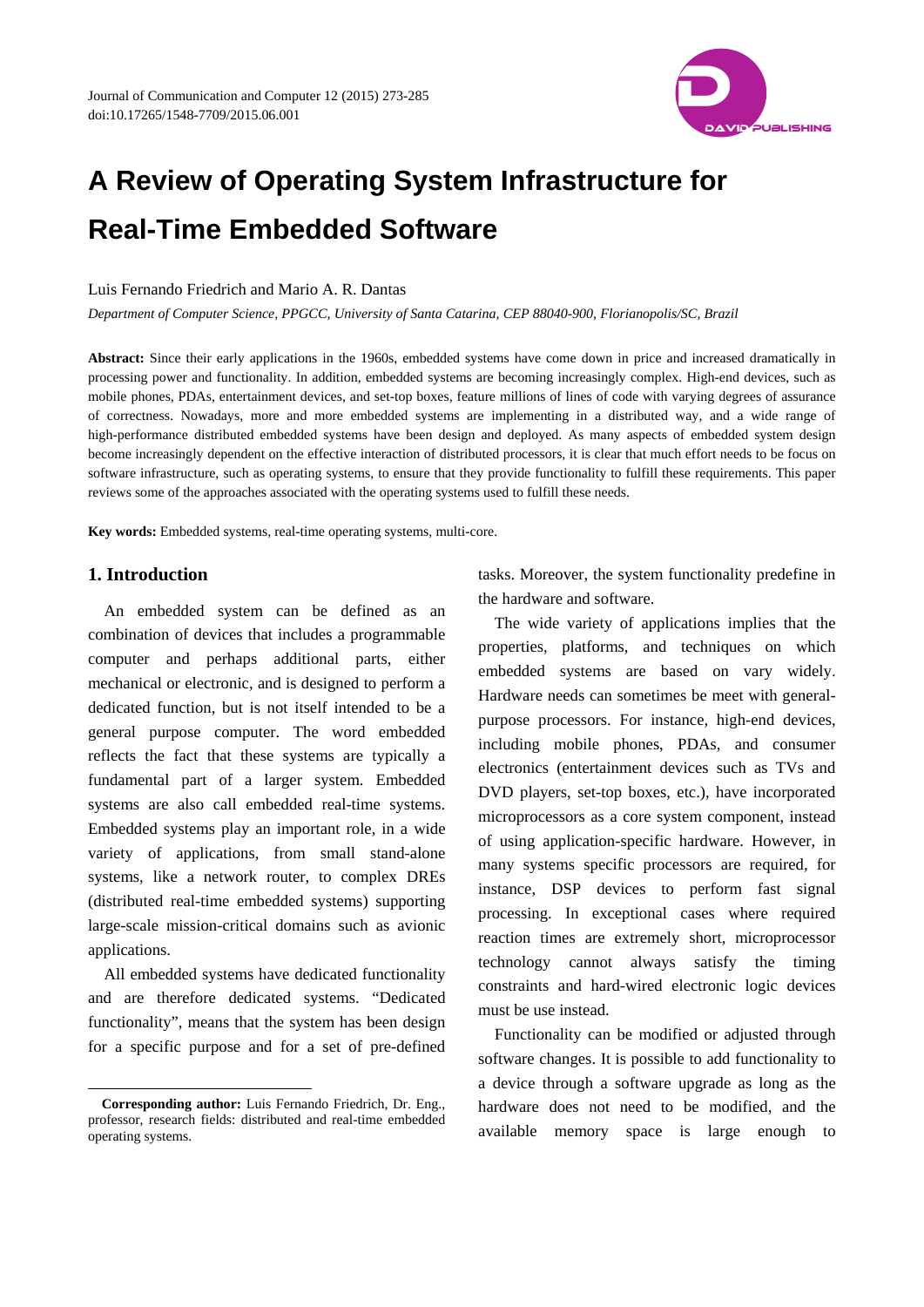accommodate the changes. For instance, high-end devices feature millions of lines of code with varying degrees of assurance of correctness. They may incorporate third-party components, and even complete operating systems (such as Linux) that can be installed by the manufacturer, suppliers and even the end user. In such cases, it becomes impossible for embedded system vendors to provide guarantees about the behavior of the device, when supporting such devices using a traditional unprotected real-time executive approach. Failure or malicious behavior of a single software component on the device will affect the whole device.

It is also possible to modify part of the hardware functionality, using for example, technology such as FPGA (field-programmable gate array). Memory management capabilities are necessary in some systems to provide memory protection and virtual memory. Special purpose interfaces are also need to support a variety of external peripheral devices, control energy consumption, and carry out other functions.

In mission-critical systems besides having to meet deadlines, tasks are essentially critical and require special real-time responsiveness. However, beyond survivability mission-critical systems must also satisfy the same rigid requirements of reliability and fault tolerance. Dealing with such requirements demands a high degree of system function adaptability.

Nowadays, the use of processor-based devices has increased dramatically for most human activities, both professional and leisure. Rapid progress in processor and sensor technology combined with the expanding diversity of application fields is placing enormous demands on the facilities that software infrastructure such as operating systems must provide to ensure that they provide functionality to fulfill the requirements.

This paper reviews the current state of embedded systems from small stand-alone systems to distributed real-time systems, looking at some of the software infrastructure used to provide the functionality they need. Software infrastructure includes embedded operating systems, real-time operating systems and other forms of middleware. First, the paper presents the concepts and characteristics of embedded systems. Next, one presents some of the requirements that are generally useful for embedded systems. In the next section, we present some alternatives for the software infrastructure that are intend to provide the necessary functional and non-functional requirements for embedded system software to execute. Finally, we present conclusions on software infrastructure for embedded applications.

#### **2. A Review of Embedded Systems**

An embedded system is hided inside a system or environment, performing some dedicated function. The hosting system may be a specific system such as a car or an aircraft, a machine or a factory, but it may also be a person in the case of an intelligent pace maker or some hearing device, where the embedded system replaces or extends the human capabilities. Embedding computation into the environment and everyday objects (also called pervasive computing) would enable people to cooperate with information-processing devices in a more informal way than they currently do, and independent of their location or situation they find themselves.

As there is an enormous variety of embedded systems from small, intelligent sensors to vast aircraft control systems and vehicle simulators, the functions they performed may vary a lot. Examples of how real-time and embedded systems provide us with services are in Automotive or Avionics, Health and Medical Equipment, Consumer Electronics and Intelligent Homes, and Telecommunications.

#### *2.1 Categories of Embedded Systems*

Unlike PCs and workstations that execute regular non-real-time general-purpose applications, such as our editor and network browser, the computers and networks that run embedded real-time applications are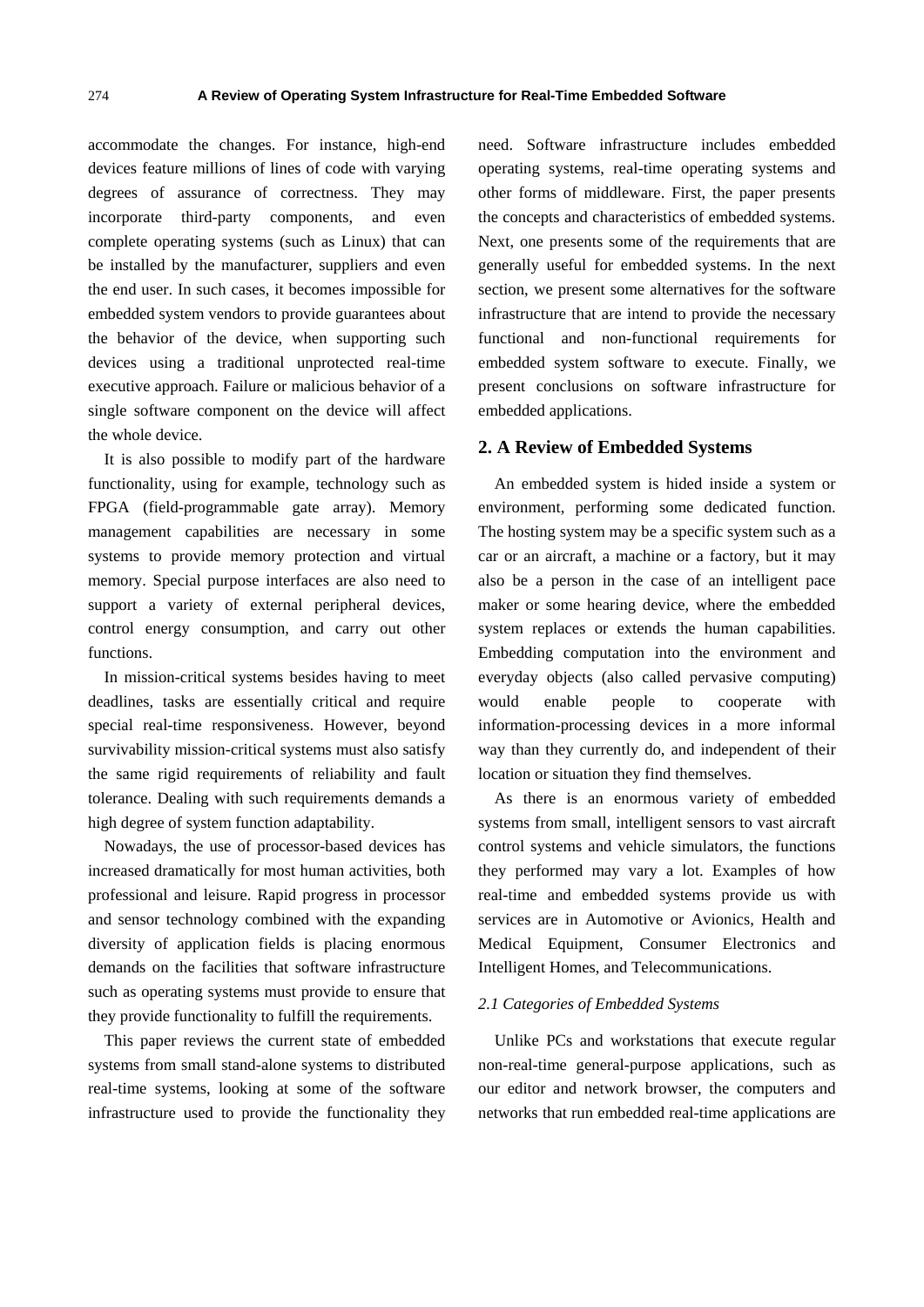often hide from our view. Concurrently, embedded systems are becoming smaller and smaller, heading more and more towards networked. In this paper, we aim embedded systems, which in turn we have subdivided in two categories: stand-alone embedded systems and networked embedded systems.

2.1.1 SES (stand-alone embedded systems)

The last two decades have witnessed a significant evolution of stand-alone embedded systems. These systems are being assembly from IP(intellectual property) components, which are assembly on a SoC (system-on-chip). SoCs offer a potential to embed complex functionalities and to meet demanding performance requirements of applications such as DSPs, network, and multimedia processors.

Most of CE (consumer electronics) devices are classify as SES. For instance, the explosion of the CE market over the past decade has generated products mainly in three categories:

Low-end devices generally built around application specific hardware like ASIC or SoC with small amounts of program memory (ROM), usually around 256 Kbytes, and inexpensive processors;

Mid-range consumer devices, such as video cameras, are characterized by moderate amounts of program memory like 1 to 2 Mbytes;

High-end devices, such as smart phones and set-top boxes, usually have much more memory, up to 32 Mbytes. In most cases, they use powerful processors and are develop by large programming teams.

2.1.2 NES (Networked embedded systems)

Networked embedded systems may come in many different forms. Fundamentally, networked embedded system is a collection of spatially and functionally distributed embedded nodes interconnected by means of wireline or wireless communication infrastructure and protocols, with some sensing and actuation elements interacting with the environment [1].

In order to be in accordance to the different forms that Networked Embedded Systems may come, in this paper we consider three types of networked embedded systems, based on what is proposed in [2]: Embedded Systems, Sensor Systems, and Distributed Real-Time and Embedded.

ES (embedded systems) are systems where the computing components are embed into some other purpose built device (an aircraft, a car, or a home). Here the characteristic is that these systems are usually not mobile and often not all devices are connected, usually with only one other server machine and most of the time not to external networks.

SN (sensor networks) are most of the time composed by a large number of possibly tiny devices having a single task which is monitoring some conditions within an environment and report back to a central server. Wireless sensor networks are a widely deployed example of networked embedded systems. There is a great interest both the industry and academia in wireless sensor networks technologies that enable deployment of a wide range of applications, such as military, environmental monitoring, e-health, etc.

DRES (distributed real-time and embedded systems) play an increasingly important role in modern application domains, including military command and control, avionics and air traffic control, and medicine and emergency response. Distributed real-time and embedded systems outline a computational infrastructure of many large-scale mission-critical domains to control a variety of artifacts across a number of sites. In life-critical military DRE systems [3], to provide the right answer at the right time is crucial.

#### *2.2 Properties of Embedded Systems*

Traditional, embedded software can be quite complex and have a number of requirements. These have implications both for the application and for the software infrastructure, such as the operating system. According to Crespo [4], embedded software have several common features (properties) such as the following: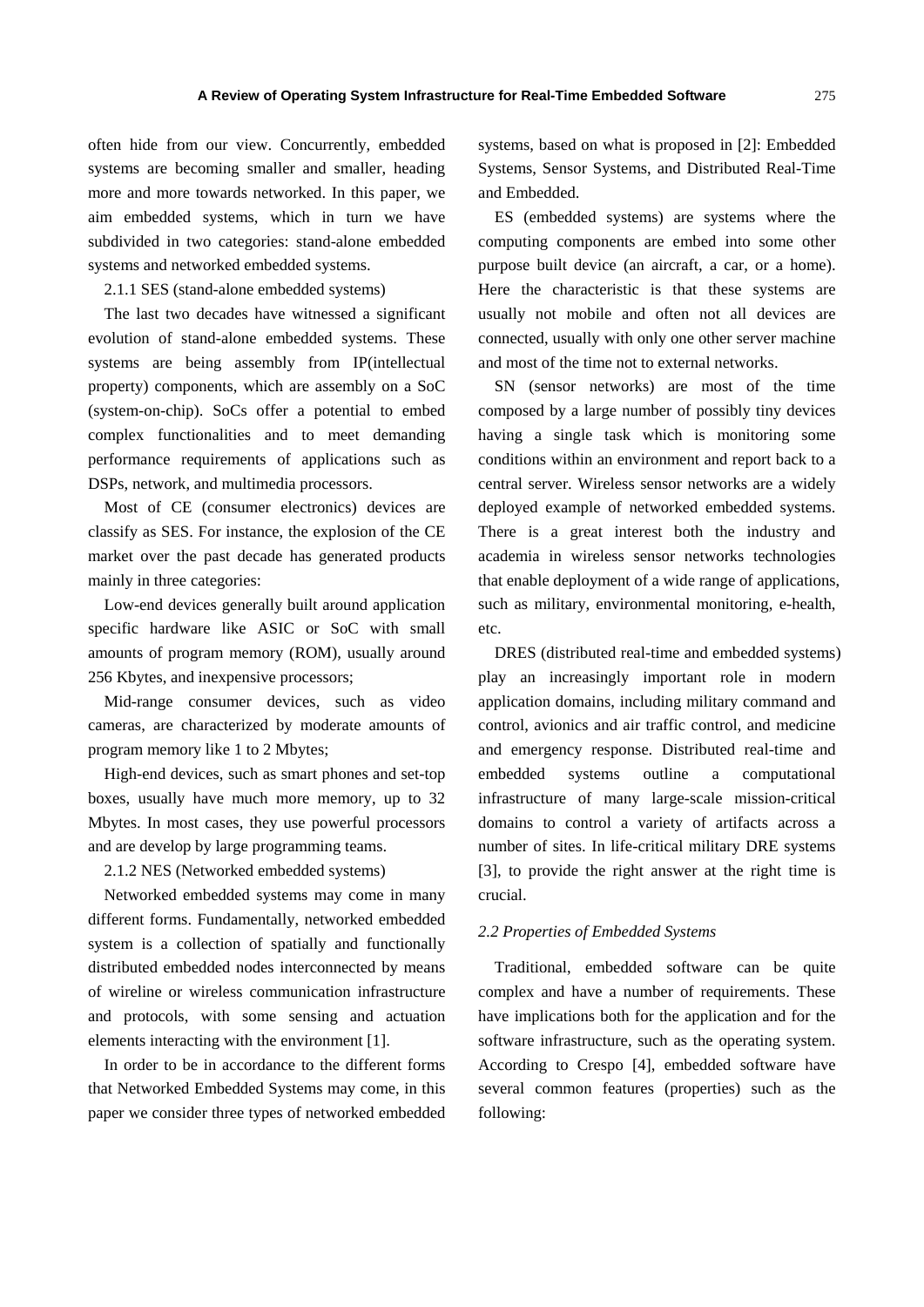Rc (resource-constrained computing), meaning they are frequently rigorously constrained regarding available resources. As a result of these restrictions, the system needs to use efficiently its computational resources. For instance, the operating system must be able to operate in resource-constrained environments;

Rt (real-time requirements) are needed because many embedded applications interact deeply with the real world, they often have strict real-time requirements to fulfill such as temporal requirement, or deadline;

Ec (embedded control systems), because most of the embedded systems perform control activities involving input data acquisition (sensing) and output delivery (actuation);

Qs (quality of service), having an efficient use of the system resources is necessary in embedded systems. Feedback based approaches are being used to adjust the performance or quality of service of the applications as a function of the available resources;

Mc (multi-Core platforms) are becoming very common. The great majority of CPU manufacturers have migrated to multicore technology as a mean to keep improving the performance of their product lines;

Embedded systems are getting more and more complex, dynamic, and open, while interacting with a progressively more demanding and heterogeneous environment. As consequence, the reliability and security of these systems have become major concerns. For example, safety-critical systems must not only guarantee real-time behavior but furthermore they require absolute dependability and availability of system service;

The Dp (notion of dependability) includes aspects of reliability and availability. Reliability and availability relate to the probability of working continuously for a given duration and the percentage of uptime, respectively;

Sf (Safety) is concerned with the prevention of the loss of life and/or serious damage to people, property or the environment. This is straightforward for medical devices, but the characteristic is also valid for an aircraft, a car, etc.;

Sc (Security) is concerned with the capability to prevent information and system resources from being use or altered by unauthorized users. A secure system is one where only intended use of the system will be permit.

As embedded systems get networked, the scenario gets a little more complex and while some common features become more stringent, other requisites become very important to be provided.

Now, supporting properties such as Fh (failure handling) are relevant to NES (networked embedded systems). In NES, nodes may fail or experience problems due to several reasons. The failure of individual nodes should not affect the overall task of a networked embedded system thus leading to an increased need for providing mechanisms to ensure fault tolerance to the applications.

Table 1 summarizes the different categories of embedded systems (presented in Sections 2.1.1 and 2.1.2) and properties (introduced in Section 2.2) which are usually required in each of them.

In order to establish the importance of the properties to the different embedded systems they are classify as M (mandatory) in case you must fulfill the requirement, W (wanted) when it is advantageous to have it, O (optional) when to have it or not is not a big issue.

# **3. A Review of Operating System Infrastructure for Embedded Systems**

Embedded systems have been around at least as long as the microprocessor. The software for these systems has been build, more or less successfully, using several different paradigms. The manufacturer builds some systems from scratch with all software being created specifically for the device in question. Not all components of embedded systems need to be design from scratch. For instance, software infrastructure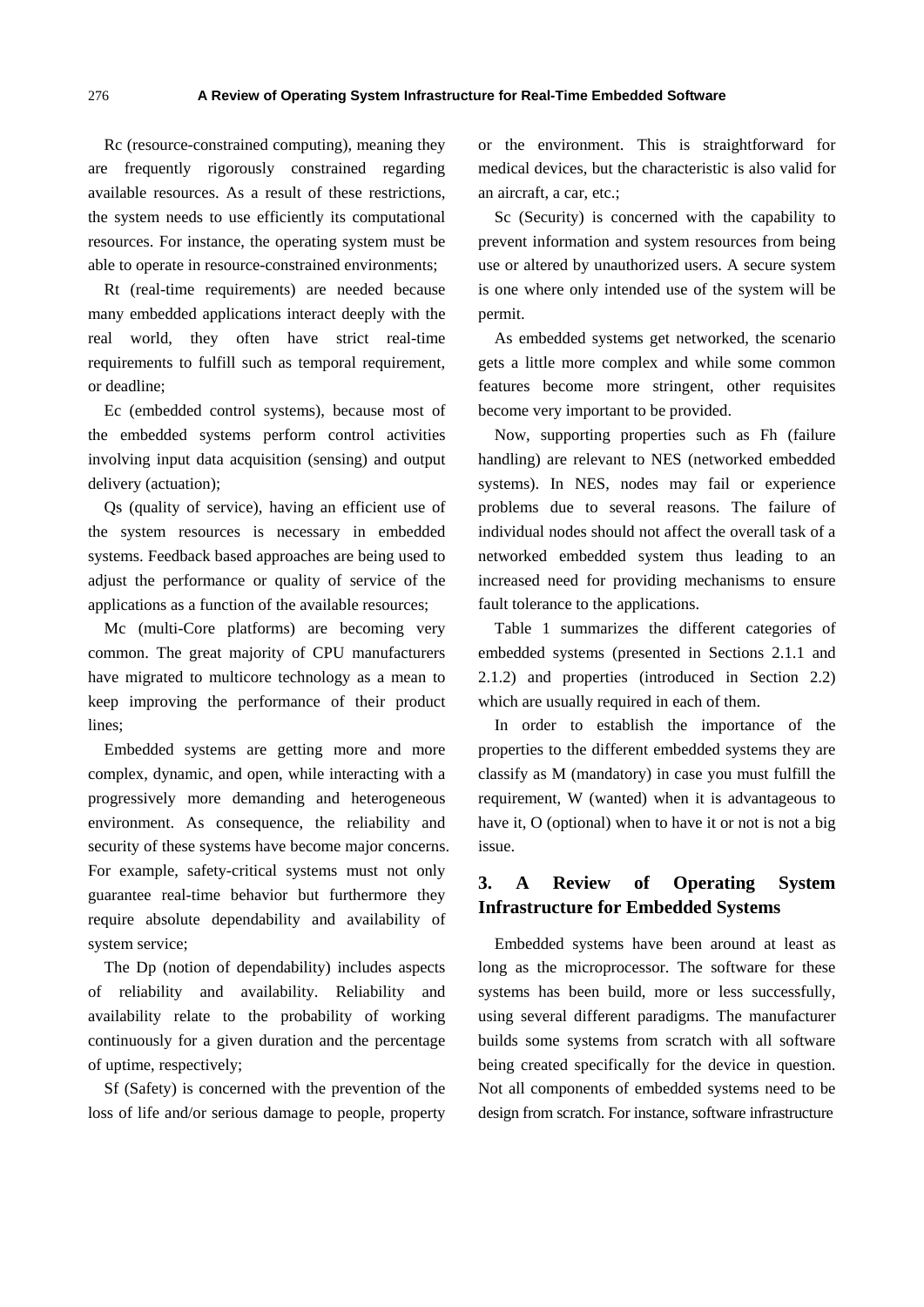| $\sim$ which $\sim$<br>11 operatos or embedded by beenis. |          |    |    |                              |    |               |    |                |    |  |  |
|-----------------------------------------------------------|----------|----|----|------------------------------|----|---------------|----|----------------|----|--|--|
|                                                           | Rc       | Rt | Ec | $\mathbf{\varrho}\mathbf{s}$ | Mc | $\mathbb{D}p$ | Sf | $\mathcal{S}c$ | Fh |  |  |
| <b>SES</b>                                                |          |    |    |                              |    |               |    |                |    |  |  |
| Low-end                                                   | M        | M  | M  | W                            | М  | W             | M  | W              | W  |  |  |
| Med-end                                                   | W        | W  | M  | M                            | M  | W             | W  | W              | W  |  |  |
| High-end                                                  | $\Omega$ | W  | M  | M                            | M  | W             | W  | W              | W  |  |  |
| <b>NES</b>                                                |          |    |    |                              |    |               |    |                |    |  |  |
| ES                                                        | M        | M  | M  | M                            | W  | M             | M  | W              | M  |  |  |
| SN                                                        | M        | W  | M  | M                            | O  | M             | W  | М              | M  |  |  |
| <b>DRES</b>                                               | W        | М  | M  | M                            | W  | M             | M  | M              | M  |  |  |

**Table 1 Properties of embedded systems.** 

such as OS (operating systems), are examples of reusable software components. Such components are available from independent software vendors and in some cases as open source software.

The rapid progress in processor and sensor technology combined with the expanding diversity of application fields is placing huge demands on the facilities that an embedded operating system must provide. The variety of applications where embedded systems are being important also implies that the properties, platforms, and techniques on which embedded systems founded can be very different. All the types of embedded systems, from SES (stand-alone embedded systems) to NES (networked embedded systems), need some specific type of service from software infrastructure such as operating system. For instance, these services are supposed to be prepared to attend to functional and non-functional requirements. In this section, we give an overview of presently available software infrastructures for embedded systems, starting with operating systems architectures. In addition, it presents an overview of existing operating systems divided in two categories: real-time embedded systems and domain specific embedded systems.

For each one of these categories it presents a table in order to survey how the embedded systems properties, introduced in Section 2.2, have being support by these operating systems. The table gives you a view on how the operating systems provide and enforce a certain property: A (adequately) when the OS provides and enforces the property; P (poorly) when the OS provides the property but does not enforce it and N (none) when the OS is not able to support the property.

# *3.1 Real-Time Embedded Operating Systems Architectures*

Embedded systems typically have requirements that are very different from the ones for desktop computers, and hence operating systems for embedded systems are diverse from GPOS (general-purpose operating systems). Operating systems for embedded systems usually are design to be tailor for a specific application and therefore are more static than GPOS. In addition, most embedded systems are application specific and require real-time guarantees to function correctly. Therefore, they need RTOS (real-time operating systems), which can be flexible and customized towards the application at hand.

Designing a proper RTOS architecture needs some delicate decisions. The basic services like process management, inter-process communication, interrupt handling, or process synchronization have to be provided in an efficient manner making use of a very restricted resource budget. The kernel design, one of the most common Operating Systems architectures has been around for almost 40 years and offers a clear separation between the operating system and the application running on top of it. The processes can use the kernel functionality by performing system calls. System calls are software interrupts which allow switching from the application to the operating system. Various techniques such as library-based approaches,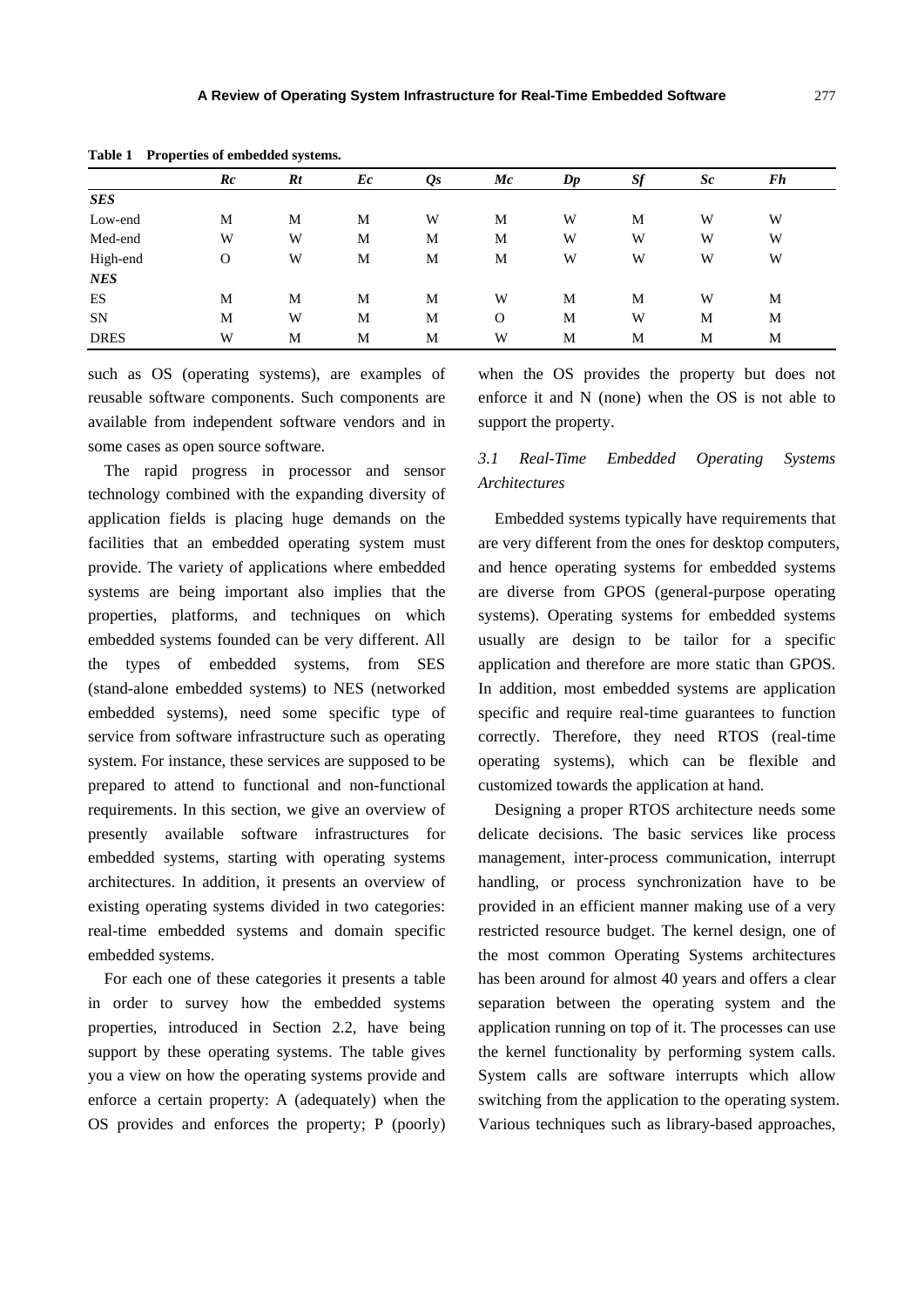monolithic kernels, microkernels, or virtual machines have been develop in order to structure the OS, each of them dedicated to specific demands [5]. The challenge is how to implement applications that can execute efficiently on limited resource and that meet non-functional requirements such as timeliness, robustness, dependability, performance, and so on.

3.1.1 Library-Based Architecture

Not all embedded systems need to be support by operating system functionality. Usually, the simplest embedded systems are building without an explicit operating system. Such systems do not require complex mechanisms or real-time scheduling of concurrent tasks, and therefore the implementation of then use a simple main loop or executive cyclic approaches. In addition, dedicated networked embedded systems usually do not need an operating system for its implementation, but only a stand-alone protocol stack. For instance, in systems without MMUs, RTOS are building as a library linked together with the application. The result is one single executable that executed in one single address space. In this particular case, system calls simply implemented as function calls and no context-switches are required when calling an operating system function. In addition, no loader is required to load applications at run-time. This is often more efficient and less time consuming as a full context switch with address space changes when having an RTOS implemented as a kernel in a separated address space. However, when using a library based RTOS running on systems without MMU, we have no security through hardware memory separation. The implementation of all application and operating system activities are in the same address space. Bugs in one part of the system easily propagate to the whole system. On small microcontrollers where only one application execute this disadvantage is acceptable.

#### 3.1.2 Monolithic Kernel Architecture

The monolithic approach of building a kernel asserts that all functionality provided by the OS are within the kernel itself, "The structure is that there is no structure" [6]. The kernel composes by a set of procedures that are able to call each other without any restrictions. These procedures include service functions that are the entry points for the interrupts to the kernel. The advantage of monolithic kernel organization is performance, low overhead in doing system calls. However, the big problem in the case of monolithic kernels is that any single fault occurring within the kernel functions can lead to a total crash of the whole system. In most cases, device drivers included in a monolithic kernel are very error-prone. Several studies on software dependability report fault densities of 1 to 16 bugs per 1,000 lines of executable code. Drivers, which typically comprise 70% of the operating system code, have a reported error rate that is 3 to 7 times higher.

3.1.3 Microkernel Architecture

In order to better organizing monolithic kernels the microkernel architecture was develop. The basic assumption is to reduce the services provided by the kernel dramatically by putting all services, which are not essentially necessary for the microkernel, into user space as isolated processes. In this case, to use a service a client application process needs to send a message requesting the service to a server process which receives the request, completes the request and sends back a response message to the client application process. Usually, the following services are located into the microkernel itself: Dispatcher, Scheduler, and Memory Manager. The advantage of microkernel's if compared to monolithic kernels is the separation of services from the kernel itself. As a result, making the kernel a very small piece of software is more dependable and maintained more easily than a monolithic kernel. However, to get better structuring and dependability, it does need a lot of inter-process communication through message passing and much context switching. In comparison to monolithic kernels, it also has an effect on the real-time behavior. In microkernel architecture,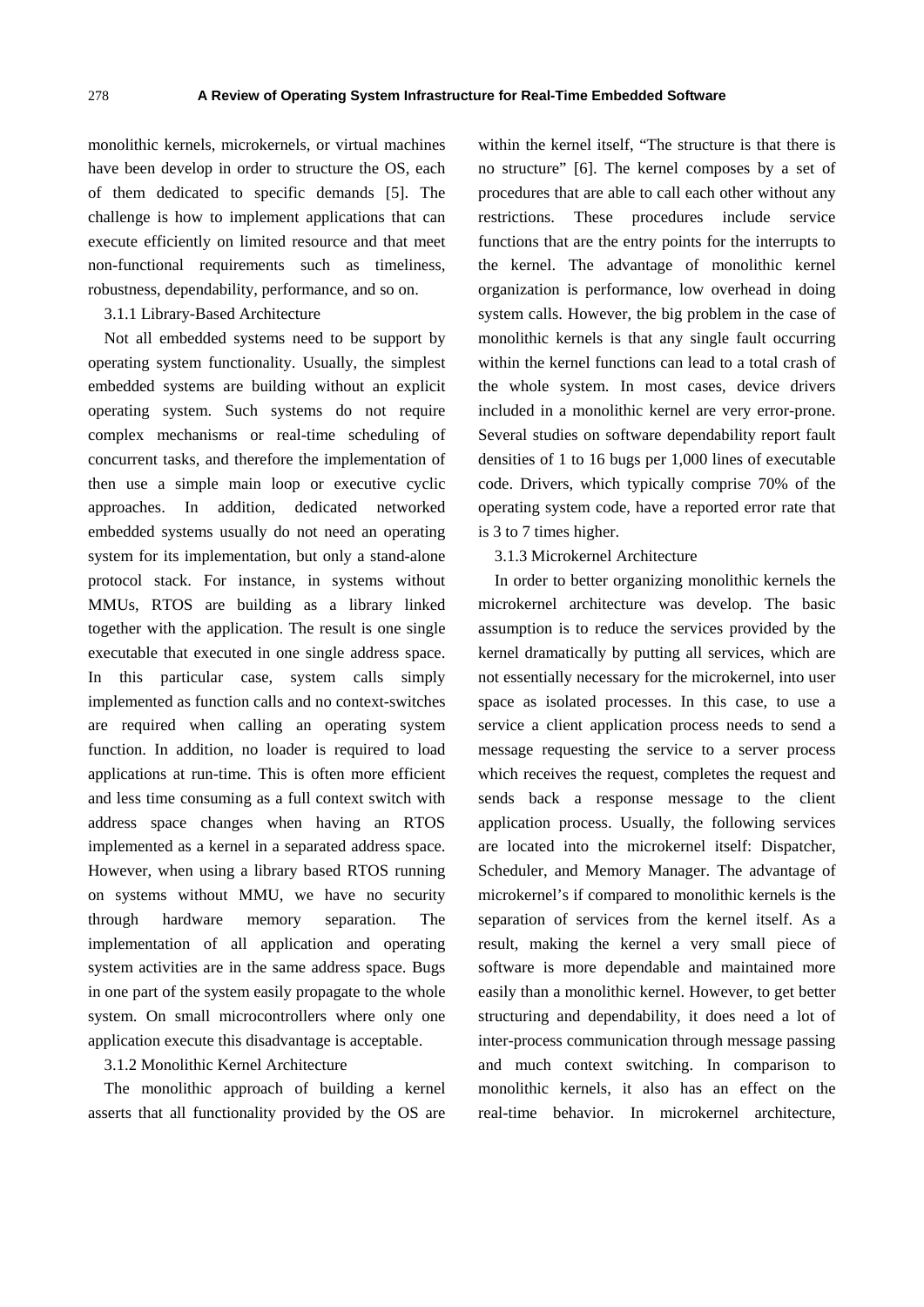system calls do not necessarily execute at the time they have been initiate, because the services behave like regular processes that have to be schedule by the real-time scheduler.

#### 3.1.4 Multi-Core Architecture

Multi-core architectures are an attempt to solve the lack of computational power in embedded systems by enabling computational concurrency. By using several slower cores together with lower-level hardware support for very specific tasks instead of cost-expensive high performance processors, you can get very good parallel performance and correspond to the cost constraints of the embedded system market. However, multi-core architectures imply further challenges on the software and hence on operating systems that support these architectures. The design of an operating system applied in multi-core systems is strongly dependent on the underlying system architecture. The software design process is strongly coupled or even an inherent part of the hardware design. Depending on the architecture, the cores in a multi-core system typically share many more things, such as interrupt controllers, devices, and caches. Multi-core architectures need special techniques for process management, memory management, and synchronization. Although multicores and operating systems can be mix in a wide variety of configurations, there are some use cases that are more common than others are. When utilizing a multicore, there are two fundamental ways the operating system can manage the cores: SMP (symmetric multiprocessing) and AMP (asymmetric multiprocessing).When using SMP, one operating system is controlling multiple cores. When a core becomes available, it will run the next thread on the ready queue. AMP, on the other hand, is using one operating system per core. It could be two copies of the same OS or two very different OSes such as an RTOS and a general purpose OS like Linux.

There are advantages and disadvantages of both approaches, and the best choice depends on the application. SMP has the advantage that it can load-balance threads over the cores as long as there are more threads that typically can run than there are processors. In addition, it is generally easier to manage and develop for only one operating system. AMP, on the other hand, is more efficient because there is less synchronization needed between the cores. In addition, AMP has other advantages such as dependability, if one core goes down, the rest can continue to operate; and scalability, AMP typically scales to a larger number of cores.

Regarding the scheduling algorithms, Brandenburg [7] categorizes the scheduling approaches that an Operating System can adopt into partitioned, global and clustered. The partitioned approach employs processor affinity, forcing each thread to run into a specific core, and scheduling each core individually. The global scheduling approach permits threads to migrate from one core to another, thus the cores share a single run queue. Finally, a clustered approach, which groups some cores together and provides a single run queue for each group, using global scheduling within a group.

#### 3.1.5 Virtual Machine Architecture

The main idea of system virtual machines is to provide an exact copy of the available hardware for every virtual machine. Therefore, a small control program is necessary to assign the available hardware to the virtual machines. This program is called the VMM (virtual machine monitor) or hypervisor. A hypervisor is a piece of code that manages one or more operating systems that run on top of it. This program is the only code executed in supervisor mode and ensures that the virtual machines are clearly isolated from each other. It does that by creating partitions (or virtual boards) that run on top of the hypervisor, by virtualizing certain aspects of a system. For example, by virtualizing the CPU, you can run multiple virtual CPUs on top of one physical CPU or core. In addition, virtualization usually applied to memory in order to split the physical memory up so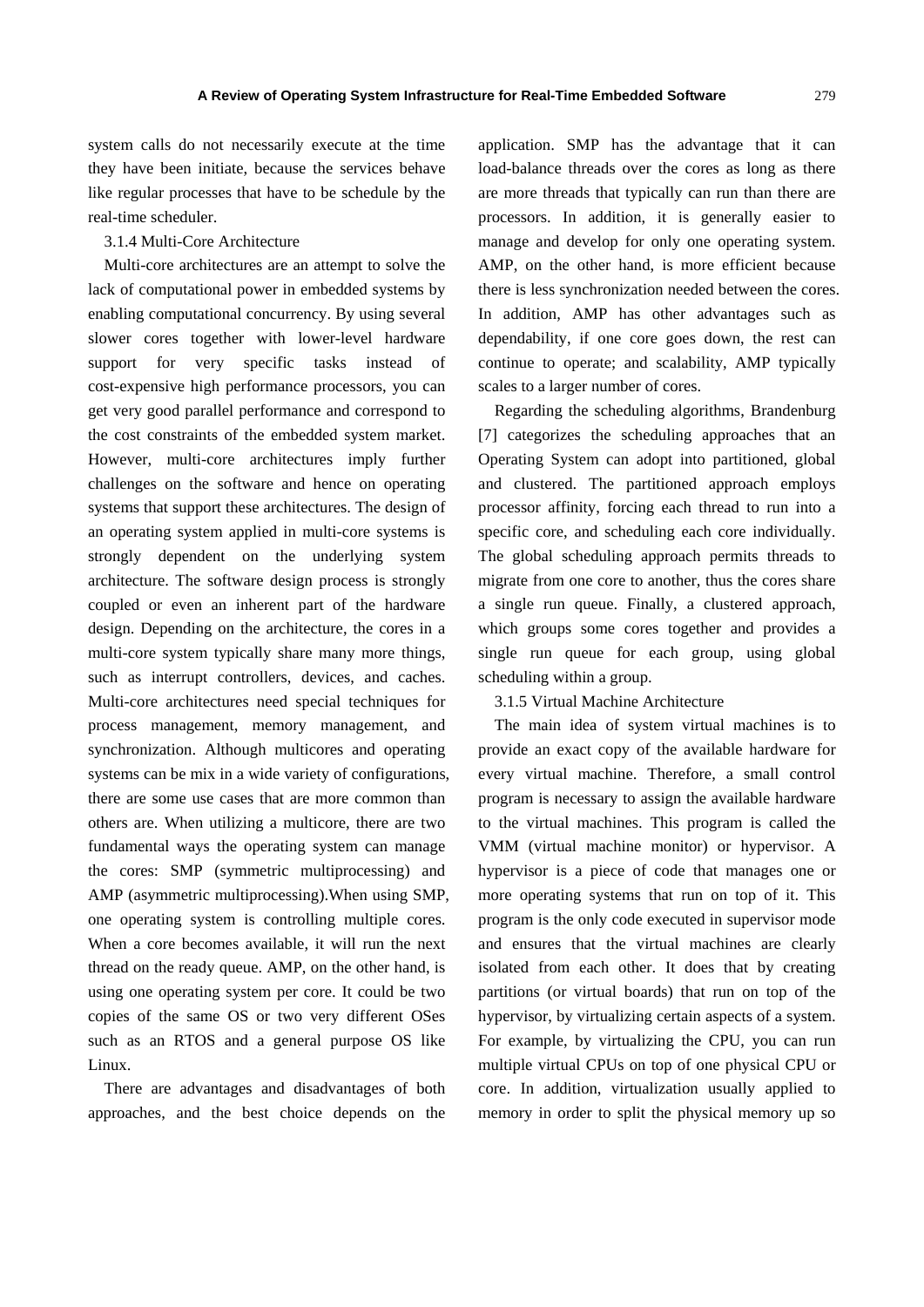that multiple partitions can use some part of the real memory. Finally, when multiple virtual boards need to share devices such as serial ports, Ethernet ports, graphics, and so forth, you need to virtualize the devices as well.

There are two types of hypervisors. Type 1 is a dedicated hypervisor (also called embedded hypervisor) that is small and runs directly on the hardware. Type 2 (also called server hypervisor) typically runs on top of or in conjunction with an operating system and uses the resources of that host operating system. The main differences between an embedded hypervisor and a server hypervisor are due to very different requirements. For instance, performance and isolation are the two main goals for an embedded hypervisor while for a server hypervisor it is very important to be able to run a guest OS unmodified.

#### *3.2 Real-Time Embedded Operating Systems*

Traditional RTOS (real-time embedded operating systems) such as VxWorks [8], and QNX [9], are typically large (requiring hundreds of KB or more of memory), general-purpose systems consisting of a binary kernel with a rich set of programming interfaces. Such RTOS target systems with greater CPU and memory resources, and generally support features such as full multitasking, memory protection, TCP/IP networking, and POSIX-standard APIs that are undesirable (both in terms of overhead and generality) for sensor network nodes. They provide memory protection given the appropriate hardware support.

QNX Neutrinois a RTOS with a microkernel architecture [10]. In the traditional SMP scheduling style, the QNX Neutrino allows threads to migrate from one processors to another, once all cores are peers for the scheduling of threads. This scheduling style is equivalent to the global approach. Besides the SMP and AMP styles mentioned before, the QNX Neutrino also employs a third, and more restrictive, style of Symmetric Multiprocessing, called BMP (bound multiprocessing). In this style, a single instance of an OS is responsible to manage all CPUs, like in the ordinary SMP, however it applies "processor affinity" [10], where it is not allowed thread migration from one core to another. The BMP falls under the Brandenburg's partitioned scheduling approach.

The Wind River's VxWorks RTOS is implemented as a monolithic kernel that supports both Symmetric and Asymmetric Multiprocessing [11]. The former is as an add-on under the name of VxWorks SMP. On SMP systems, the VxWorks allows CPU affinity (partitioned scheduling approach), or it can automatically load balance the threads among the available cores (global scheduling approach). Along with the SMP capabilities, VxWorks provides new features such as Spin-locks, Read-write semaphores, Atomic operators and Thread-local storage.

Several embedded systems have taken a component-oriented approach for application-specific configurability [12]. These systems consist of a set of components that are wired together to form an application. Components vary in size from fine-grained, specialized objects to larger classes and packages.

The most widely adopted free, open source RTOS, eCos (embedded Configurable operating system) [13] was release in 1986. It provides a graphical-configuration tool and a command line-configuration tool to customize and adapt the RTOS to meet application-specific requirements. eCos kernel configuration can be done with the bitmap scheduler or the MLQ (multilevel queue) scheduler. Both schedulers support priority-based scheduling with up to 32 priority levels. The bitmap scheduler is somewhat more efficient and only allows one thread per priority level. The MLQ scheduler allows multiple threads to run at the same priority.

Contemporary OS such as Linux has been use for embedded applications because of its capabilities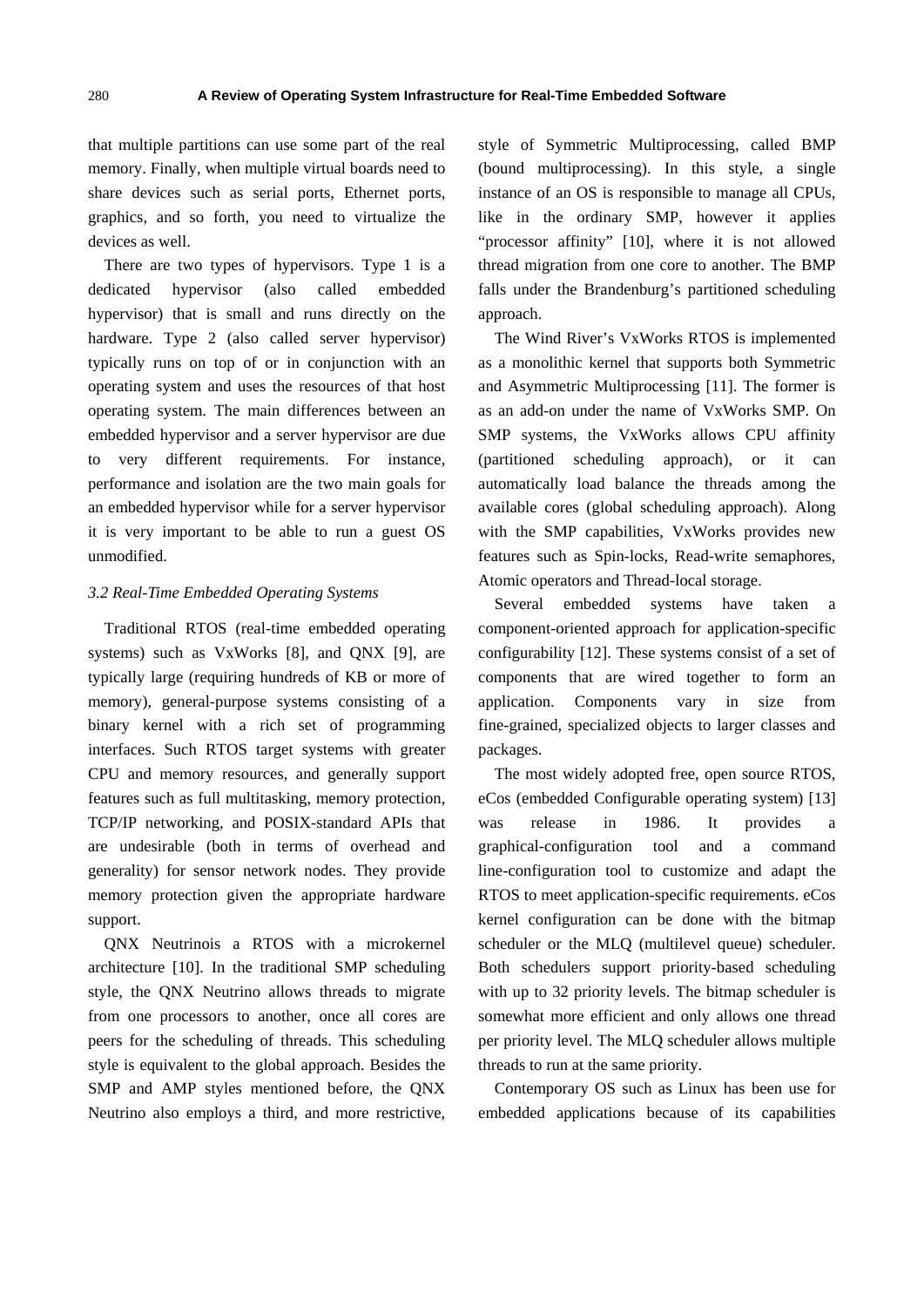supporting soft real-time applications. Linux also has extensions that enable them to support hard real-time applications. These RTOSes such as RTAI [14] are only suitable for large real-time systems due to footprint required. Other Linux extensions such as Embedded Linux [15] and  $\mu$ Clinux [16] are more embedded compliant but do not provide real-time support. These extensions have an architecture that is very much alike the Linux architecture, except they do not have MMU (memory management hardware) support. Table 2, summarizes some operating systems for embedded systems and how they provide the properties (requirements) of section 3. Most of the RTOSes for embedded systems provide the necessary functionalities such as multitasking, memory management, file system, network, etc., through its API. They provide various architecture approaches such as monolithic kernel, micro-kernel based, components based, and library based. However, they do not provide and enforce some important properties that are necessary in embedded systems especially the properties usually required in networked embedded systems. In addition, most of the RTOS listed required large amount of memory to run and do not deal with low power consumption. According to 2012 Embedded Market Survey [17], 40% of embedded systems developers are using commercial operating systems or RTOS products for their current project, 31% are using open-source operating systems in their projects, and 20% are developing their own operating systems for their projects.

#### *3.3 Domain Specific Embedded Operating Systems*

A Domain Specific Embedded Operating System provides specific characteristics for different domains

of embedded systems such as automotive, avionics, mission critical systems and sensor networks systems, without loose OS functionality. This section presents two specific domains: Safety-critical Systems and Embedded Sensor Networks.

3.3.1 RTOS for Safety Critical Systems

Computer systems that operate systems of critical responsibility called safety critical systems. Typically, a small deviation in the environment or the system's behavior, a failure or an error appearing within such a system can yield in hazardous situations and may cause catastrophes. Safety-critical systems therefore must not only guarantee real-time behavior but furthermore they require absolute dependability and availability of system service. To free application developers from implementing safety and real-time mechanisms into each application, operating systems serve as the underlying platform designed towards supporting real-time and all safety-incorporating non-functional features.

As recent trends are heading towards the integration of applications of different criticality levels on one single platform, operating systems for safety-critical applications face the challenge of guaranteeing the availability of the processor time as well as the availability of resources.

Significant work has been performed within the avionics domain to achieve the stated objectives. The main body of work has been performed under the banner IMA (integrated modular avionics). The ARINC 653 [18] is a standard that specifies a programming interface for a RTOS. In addition, it establishes a particular method for partitioning resources over time and memory. ARINC 653 defines an APEX (application executive) for space and time

**Table 2 Embedded systems properties supported by RTOSes.** 

|                | $_{Rc}$ | Rt | Ec | $\mathbf{\Omega}$ s | $\bm{M}$ c | Dp | Sf | Sc | Fh |  |
|----------------|---------|----|----|---------------------|------------|----|----|----|----|--|
| <b>VxWorks</b> | D       | P  | A  | A                   | A          | P  | D  | А  |    |  |
| QNX            | D       | P  | A  | A                   | A          | A  | P  | A  |    |  |
| eCos           | А       | P  | A  | P                   | D          | N  | P  | P  | N  |  |
| <b>RTAI</b>    | N       | A  | P  | D                   | D          | D  | N  | D  | N  |  |
| uClinux        | А       | N  | Α  | D                   | N          | N  | N  | D  | N  |  |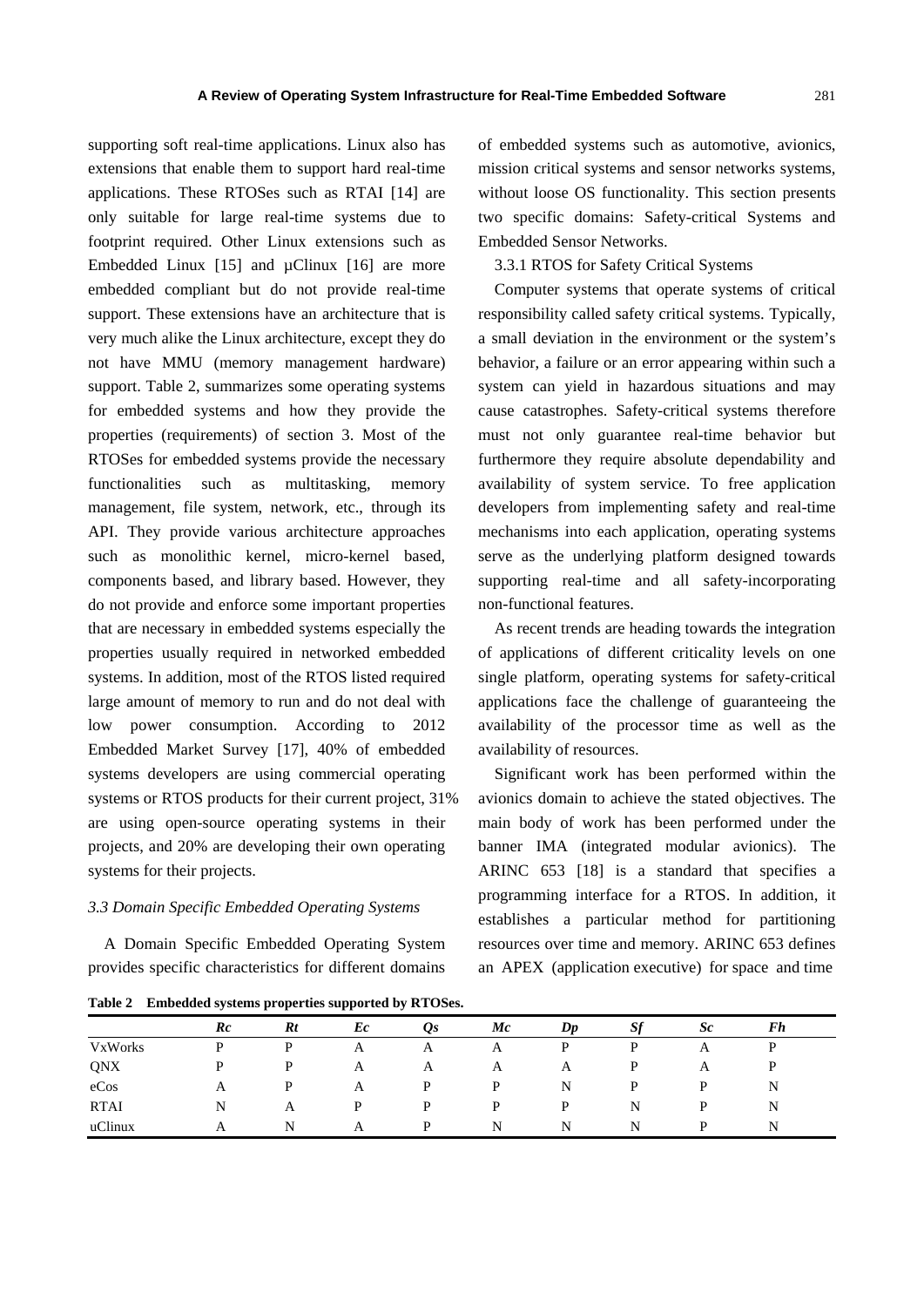partitioning that may be used wherever multiple applications need to share a single processor and memory, in order to guarantee that one application cannot bring down another in the event of application failure. Each partition in an ARINC 653 system represents a separate application and makes use of memory space dedicated to it. MILS (multiple independent levels of security and safety) approach [19] is proposed to provide a reusable formal framework for high assurance system specification and verification. Separation of kernel is the big issue. In the MILS architecture, the kernel only does four very simple things. A MILS kernel is responsible for enforcing data isolation, control of information flow, periods processing and damage limitation policies, and nothing else. Each of these policies counters one or more of the basic foundational threats to system assurance. The MILS kernel has two special characteristics. First, the kernel is the only code that runs in supervisor or privileged mode. The second characteristic is that because the separation kernel is so simple it can be very small, approximately 4,000 lines of C language source code.

LynxSecure [20] and PikeOS [21] are examples of MILS compliant OS, used especially in military and avionics industries. Another system, RTEMS [22] that is not MILS compliant also used for military and avionics applications.

LynxSecure provides a robust environment within which multiple secure and non-secure operating systems can perform simultaneously with no compromise of security, reliability, or data. Lynx Secure expands on the proven real-time capabilities of the LynxOS® RTOS (real-time operating system) with time-space partitioning and operating system virtualization. It conforms to the Multiple MILS architecture, with strict adherence to data isolation,

damage limitation and information flow policies identified in this architecture. To fulfill the separation kernel concept of MILS architecture, LynxSecure utilizes virtualization.

PikeOS is a microkernel-based real-time operating system, targeted at safety and security critical embedded systems. It provides a partitioned environment for multiple operating systems with different design goals, safety requirements, or security requirements to coexist in a single machine. The goal of PikeOS is to provide partitions that comprise a subset of the system's resources. Processing time is one of those resources. It is expected that the partitions to host a variety of guest operating systems with different requirements regarding timely execution. PikeOS combines resource partitioning and virtualization, in order to fulfill the MILS separation kernel concept. PikeOS provides a build-in Health Monitoring feature that implements all features described in the ARINC-653 standard.

RTEMS (real-time executive for multiprocessor systems) is a free open source RTOS (real-time operating system) designed for embedded systems. On a conceptual level, RTEMS is defined for three layers: hardware support, kernel and APIs. The user then develops his application by using the available APIs. The hardware support layer encompasses the processor and board dependent files as well as a common hardware library. RTEMS provides a notion of executive that encapsulates the API layer and the kernel.

Table 3 summarizes how the operating systems for avionics domain embedded systems provide the properties (requirements) of Section 2.

All systems tend to be compliant to ARINC and MILS specifications, where the big issue is Security and Safety. However, some basic requirements for

**Table 3 Embedded systems properties RTOS for avionics.** 

|              | __<br>__ |                |    |                |              |                                |                |                |    |  |  |
|--------------|----------|----------------|----|----------------|--------------|--------------------------------|----------------|----------------|----|--|--|
|              | $_{Rc}$  | Rt             | Ec | $\mathbf{v}$ s | Mc           | $\boldsymbol{D}\boldsymbol{p}$ | ച              | $\mathcal{S}c$ | Fh |  |  |
| Lynxsecure   |          |                |    | A              | $\mathbf{A}$ | $\mathbf{A}$                   | $\overline{1}$ | $\mathbf{A}$   |    |  |  |
| PikeOS       |          |                |    | A              | A            | A                              | A              | $\Delta$       |    |  |  |
| <b>RTEMS</b> |          | $\overline{1}$ |    | A              |              | $\overline{1}$                 | $\mathbf{A}$   | A              |    |  |  |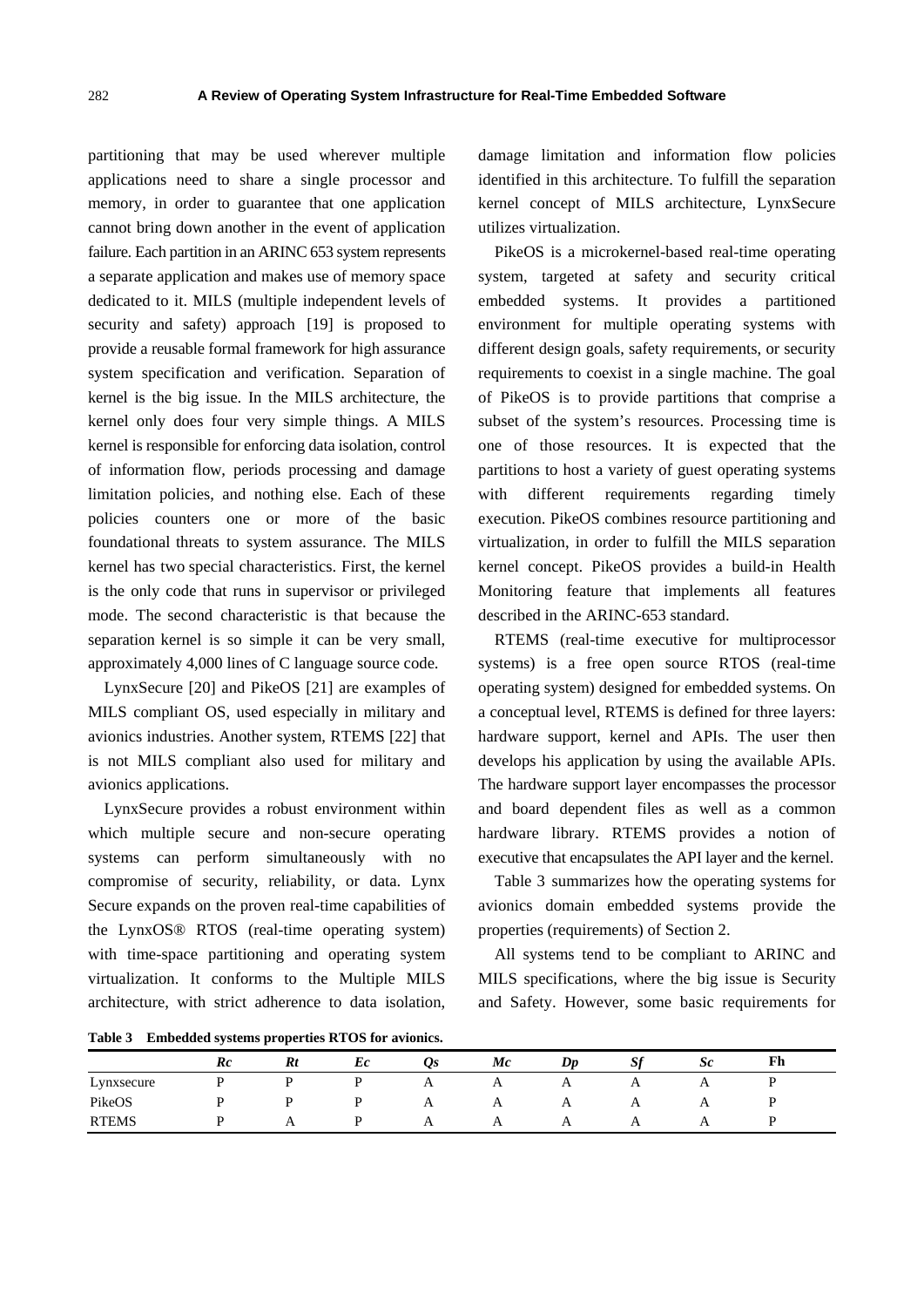embedded systems such as resource constrains and real-time are not adequately handled. In addition, it seems that failure handling is not a very concern for these systems.

3.3.2 Operating Systems for Embedded Sensor **Networks** 

Recently, the availability of cheap and small tiny sensors and low power wireless communication allowed the large-scaled deployment of sensor nodes in ESN (embedded sensor networks). An embedded sensor network is a network of embedded computers placed in the physical world that interacts with the environment. These embedded computers, or sensor nodes, are often physically small, relatively inexpensive computers, each with some set of sensors or actuators [23].

Given the recent advances in SN technology, it is possible to construct low-cost and low-power miniature sensor devices that are spreading across a geographical area in order to monitor their physical environment. Consisting of nodes equipped with a small processing unit, memory, a sensor, a battery and a wireless communication device, SNs enable a myriad of applications ranging from human-embedded sensing to ocean data monitoring. Since each single node has only constrained processing and sensing capabilities, coordination among devices is necessary [24]. Due to their specific nature, sensor networks have different requirements compared to standard systems, such as self-configuration, energy-efficient operation, collaboration, in-network processing, as well as, a useful abstraction to the application developer.

Given these requirements, a SN OS must have a very small footprint. At the same time, it must provide a limited number of common services for application developers , such as hardware management of sensor, for sensing and data delivery to neighbors; task coordination, using event-based or preemptive approaches to run tasks; power management, using different power management techniques.

The sensor networking community typically uses

embedded (and, possibly, real-time) versions of existing operating systems such as Linux for the larger devices. These embedded versions provide largely the same programming support as their regular counterparts, but with additional device-level support for embedded controllers, flash memory, and other peripherals specific to these devices. As such, not much research has been required on new operating systems support for these larger devices. On the other hand, the smaller devices (such as the motes) have required novel directions in operating system design.

TinyOS [25], a very efficient OS for SNs and widely used by many research groups as well as in some segments of industry, deviates significantly from the traditional multi-threaded model of modern operating systems. TinyOS uses event based task coordination in order to run on very resource-constrained nodes. The execution model is similar to a finite state machine. It consists of a set of components that are included in the applications when necessary. TinyOS addresses the main challenges of a sensor network: constrained resources, concurrent operations, robustness, and application requirement support. Each TinyOS application consists of a scheduler and a graph of components. The concurrency model in TinyOS consists of a two-level scheduling hierarchy: events preempt tasks, but tasks do not preempt other tasks. Each task can issue commands or put other tasks to work. Events initiate by hardware interrupts at the lowest levels. They travel from lower to higher levels and can signal events, call commands, or post tasks. Wherever a component cannot accomplish the work in a bounded amount of time, it should post a task to continue the work. This is because a non-blocking approach implemented in TinyOS.

MOS (MantisOS) [26]. The MOS (mantis operating system) is a SN OS designed to behave similarly to UNIX and provides a larger functionality than TinyOS. It is a lightweight and energy-efficient multithreaded OS for sensor nodes. In contrast to TinyOS, the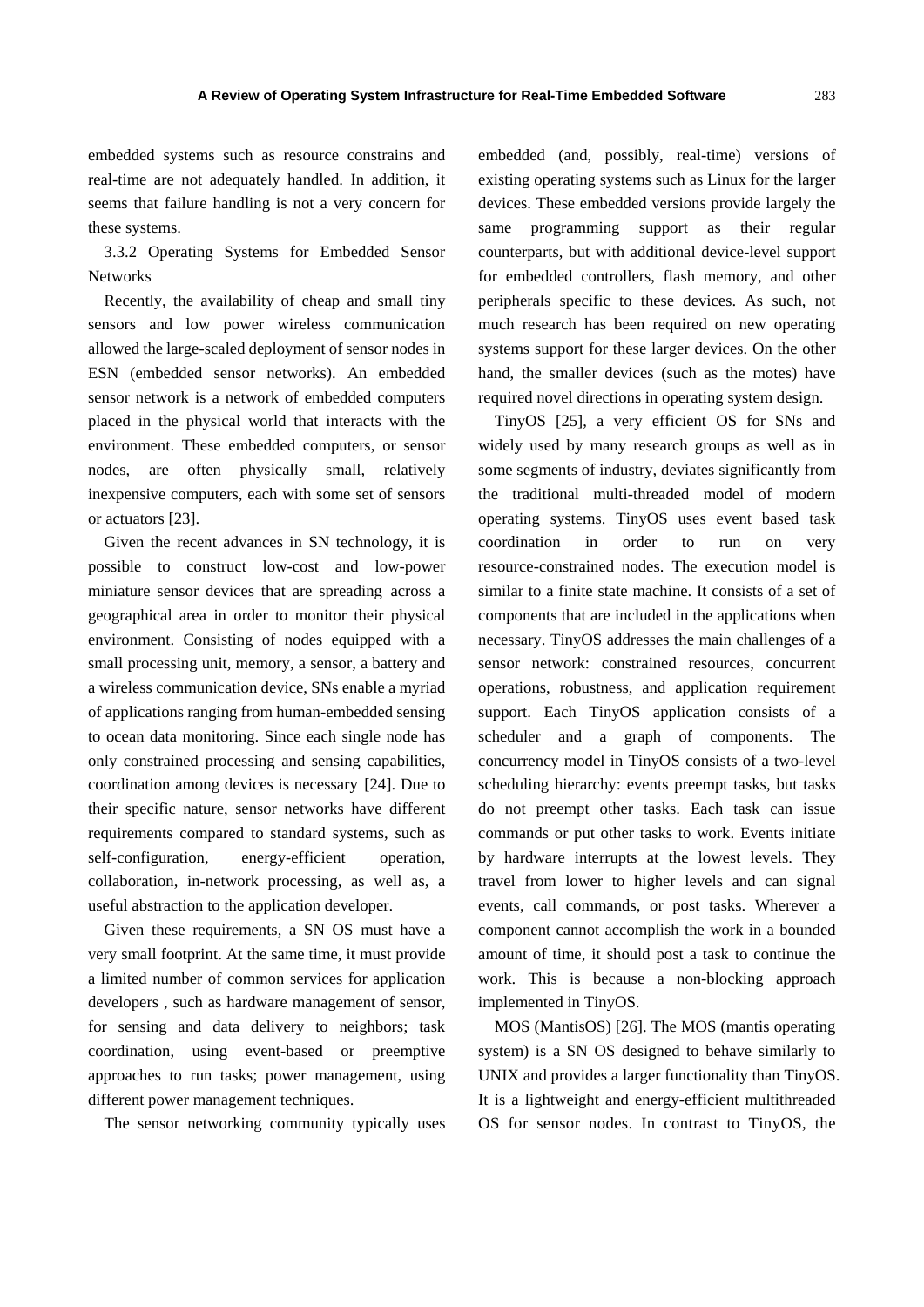|          | $_{Rc}$      | Rt | Ec | $\mathbf{v}$ s | Mc | $\mathbf{D}\mathbf{p}$ | ЭI                 | $\mathcal{S}c$ | r n |  |
|----------|--------------|----|----|----------------|----|------------------------|--------------------|----------------|-----|--|
| TyniOS   | A            |    | A  |                | N  |                        | N                  | N<br>. .       | N   |  |
| Contiki  | $\mathbf{A}$ |    | A  |                | N  |                        | $\sim$ $\sim$<br>N | N<br>. .       | N   |  |
| MantisOS | A            |    |    |                | N  |                        | N                  | N<br>. .       | N   |  |

**Table 4 Embedded systems properties OS for sensor networks.** 

MANTIS kernel uses a priority-based thread scheduling with round-robin semantics within one priority level. To avoid race conditions within the kernel, binary and integer semaphores are support. The OS offers a multiprogramming model similar to that present in conventional OS, i.e., the OS complies with the traditional POSIX-based multithreading paradigm. All threads coexist in the same address space. The kernel of Mantis OS also provides device drivers and a network stack. The network stack is implemented using user-level threads and focuses on the efficient use of the limited memory.

Contiki [27]. The Contiki operating system provides dynamic loading and unloading of programs and services during run-time. It also supports dynamic downloading of code enabling the software upgrade of already deployed nodes. To provide this it uses more memory than TinyOS but less than Mantis OS. The main idea of Contiki is to combine the advantages of event-driven and preemptive multithreading in one system: the kernel of the system is event-driven, but applications desiring to use multithreading facilities can simply use an optional library module for that. In Contiki system, the partition (core and loaded programs) is determined at compilation time. The core comprises the kernel, program loader, run time libraries, and communication system.

Table 4 summarizes how operating systems for sensor networks domain provide the properties (requirements) of Section 2.

One of the characteristics of OSes for sensor networks is to be adequately able to deal with resource constraints such as memory and low power. They all provide and ensure this particular requirement. However, most of the systems do not provide an adequate real-time behavior. Regarding some of the

important requirements for distributed embedded systems, these OSes perform very poorly. Therefore, it seems that those requirements have to be supported in a different level than operating system, such as middleware level.

## **4. Conclusions**

The paper presented various operating systems tailored for different types of embedded systems, from stand alone embedded systems such as adigital câmera to distributed real-time embedded systems such as a military defense system. For SES (stand-alone system) the important requirements are basically supported by the OSes. However, there is currently no OS that can provide and enforce most o the requirements for network edembedded systems. For instance, the many types of DRE systems all have one requirement in common: to deliver the right response at the right time. This is crucial for life-criticalmilitary DRE systems, such as those defending ship sagainstmissile attacks. It is also crucial for safety-criticalcivilian DRE systems, such as those regulating the temperature of coolant in nuclear reactors and maintaining the safe operation of steel manufacturing machinery. It is hard to design DRE systems that implement their requiredQoS (quality of service) capabilities, are dependable and predictable, and are cost-conscious in their use of computing resources, with only the support of operating system software infrastructure. It is even harder to build the mon time and within budget. As a result, distributed real-time and embedded systems are now being built using a common layerof software infrastructure, called middle ware, that serves two purposes. The first is to ease application development by abstracting a way the particular details of the hardware and operating system a teach computing site.